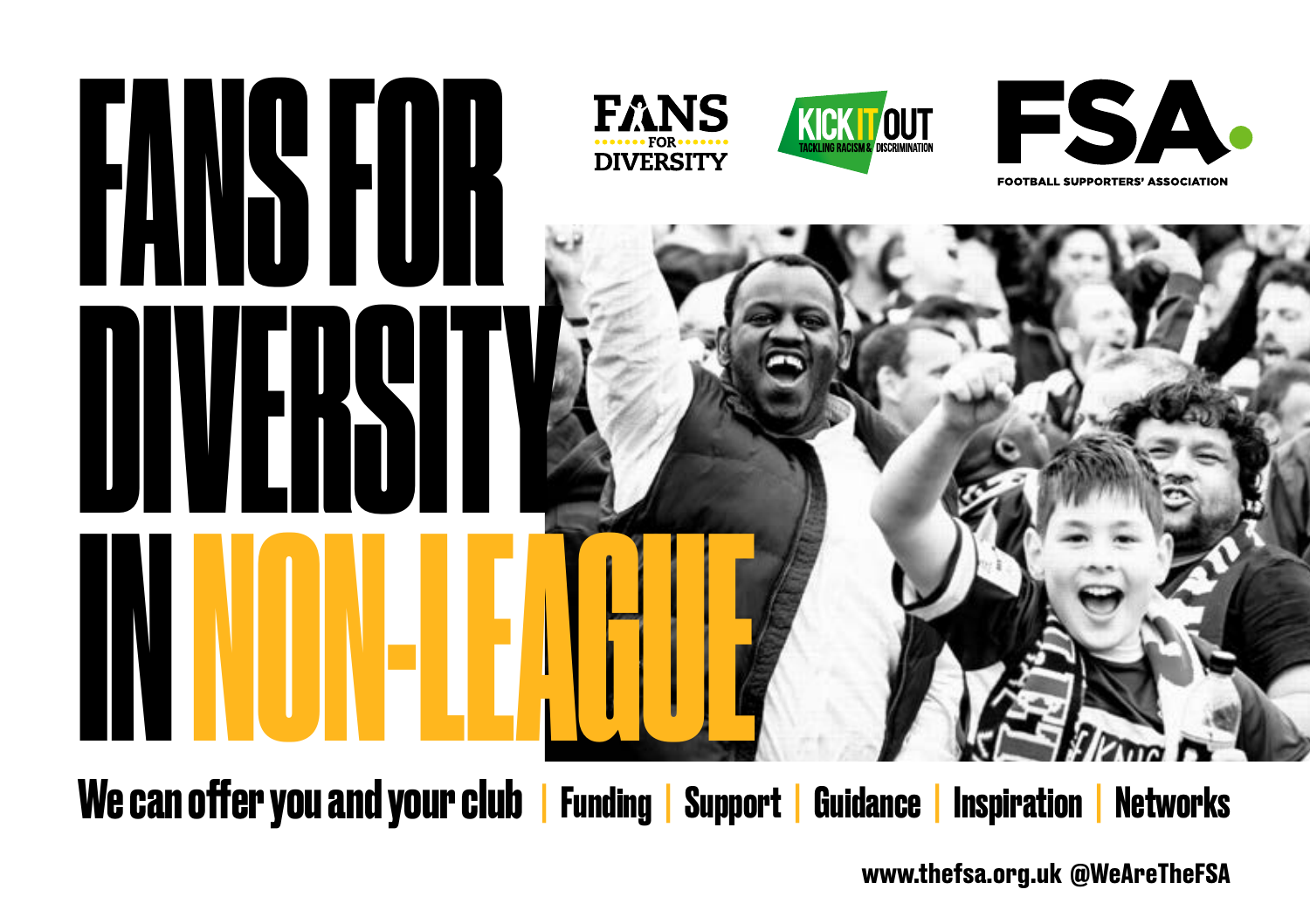

**"I am very lucky to have been involved in football for many years, especially as a player within the non-league game. During this time, I have seen many incidents of racism and other forms of discrimination and have often been disappointed with the lack of support players, coaches, staff and fans receive.** 

I decided to join Kick It Out's Player Advisory Board, so that I can help create a supportive mechanism for those involved in non-league football and be a voice for those who need it.

I want to make sure that anyone who experiences any form of discrimination, whether they are a player, coach, staff or a fan, is aware of the process they can follow and the support they can access.

Football should be a game for everyone, whether they play it, work it in it or support it".

Danny Mills *(Dulwich Hamlet)*



**Kick It Out is English football's equality and inclusion organisation. We do everything in our power to eliminate discrimination, educate communities, and inspire a new generation of people in the sport.**

Our dedicated player engagement team offer support and guidance to players who need it, across the professional and grassroots game, including non-league.

We also have a reporting team, who handle incidents of discriminatory abuse in football, and provide support, guidance and updates to the complainant throughout the process.

To report an incident of discriminatory abuse in football to Kick It Out, please visit:

**kickitout.org** or email: **report@kickitout.org**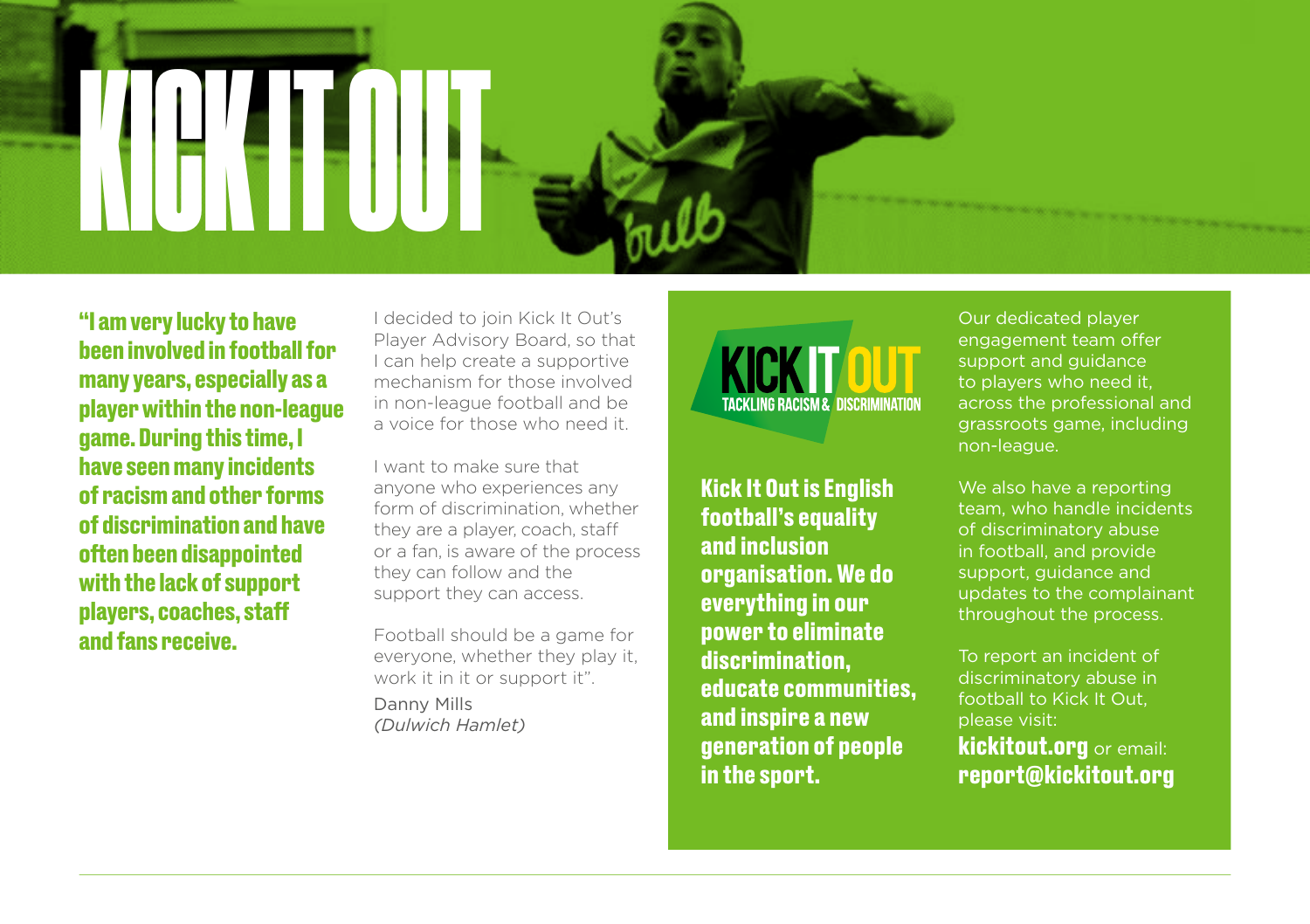This booklet aims to give individuals and clubs some much needed guidance, support and funding information, along with inspiration from what is going on elsewhere in non-league, to increase attendances at grounds, encourage greater diversity among your matchday crowds,

and help you to foster a better connection with your local communities.

ABOUT FANS FOR DIVERSITY

Part of the campaign is our Fans for Diversity fund, which can be accessed by anyone, from a club to an individual fan or fan group at any level of the game.

### **Since the launch of the campaign with the help of this funding we have:**

- **Put together over 200 events and projects promoting inclusion**
- **Supported the creation of 80 new supporters' groups from underrepresented communities**
- **Been responsible for thousands of fans attending live football for the first time**
- **Introduced communities to their local clubs across the UK**
- **Created thousands of resources including t-shirts, banners, pin badges, hoodies, scarves, bibs and even air fresheners**
- **Raised awareness on all forms of diversity through education**

**We would love to do some of this work with your club, your fans and your community. A key to the success of the campaign has been its creative nature. No two clubs are the same and we would encourage anyone to get involved, and to produce whatever is right for them. No idea is too big or too small.**

**Anwar Uddin is a former professional footballer, manager and UEFA A-Licence coach, and the first British Asian player to captain a team in the English Football League. Anwar leads the Fans for Diversity campaign which is a joint project between the Football Supporters' Association (FSA) and Kick It Out.** 

**He is a current member of the FA Council and sits on the Alliance Leagues committee sharing his experiences of working in non-league football at steps 1 to 5.**

**If you want funding for an event, project or idea, or want to find out more about the support available, get in touch - anwar.uddin@thefsa.org.uk, or via @AnwarU01 or @WeAreTheFSA on Twitter.**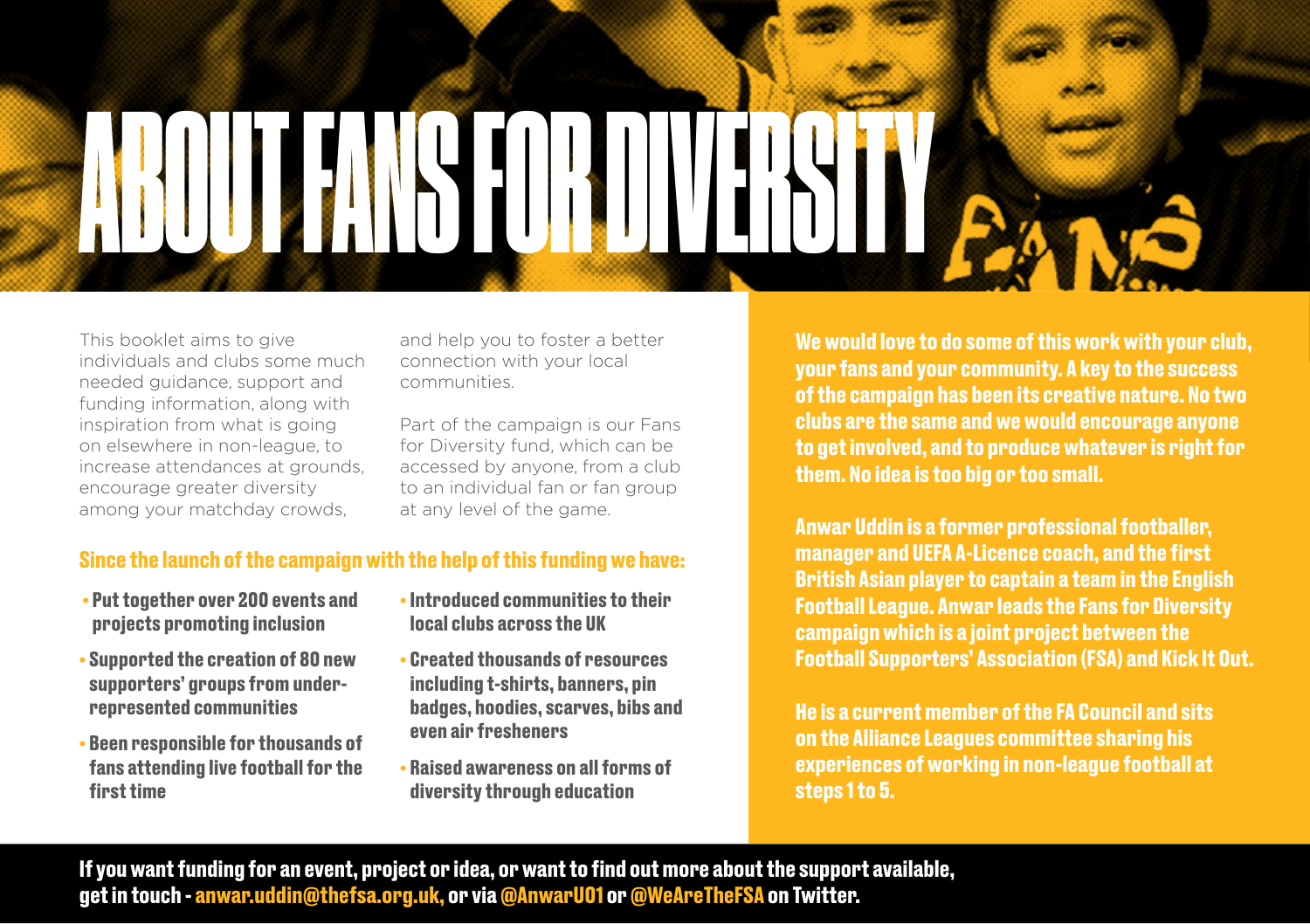

# **Jordan Tyms: Diversity and Inclusion Officer, Altrincham FC**

As things get back to normal many non-league clubs will be looking for ways to attract new supporters and reach out to their community.

There will also be many individuals, community and faith groups who would love to attend a football match or work with a football club, but who feel that they would not be made welcome.

At Altrincham FC, our first public inclusion event was on Non-League Day in 2017, when the club was selected by Fans for Diversity to showcase our work alongside Met Police FC, Slimbridge AFC and Solihull Moors FC. We launched an inclusion pledge, invited local community groups and the added publicity saw one of the highest crowds of the season.

Since that day the club has formed links with community groups and charities, and supported a number of national campaigns.

For Level Playing Field weeks of action in February, we carried out a disabled

supporters survey and put plans in place to form a Disabled Supporters' Association (DSA).

The FSA introduced us to members of our local mosque, and earlier this year we took part in Nujum Sports Ramadan project and presented gift boxes to two of our Muslim players. We also created a film highlighting the experiences of professional sports people during Ramadan.

The club has continued to support the Football v Homophobia campaign and in 2019 we received international media coverage for our LGBT+ rainbow shirt which was worn

in a National League North match against Bradford Park Avenue.

The club has been shortlisted for several awards, but it's the smiles on people's faces and the knowledge that we are making a difference that makes it all worthwhile.

The Fans for Diversity campaign have supported us every step of the way, not only offering support and guidance but providing funding for projects and one-off events.

I am proud of what we have achieved at Altrincham FC, but there is still lots more to do.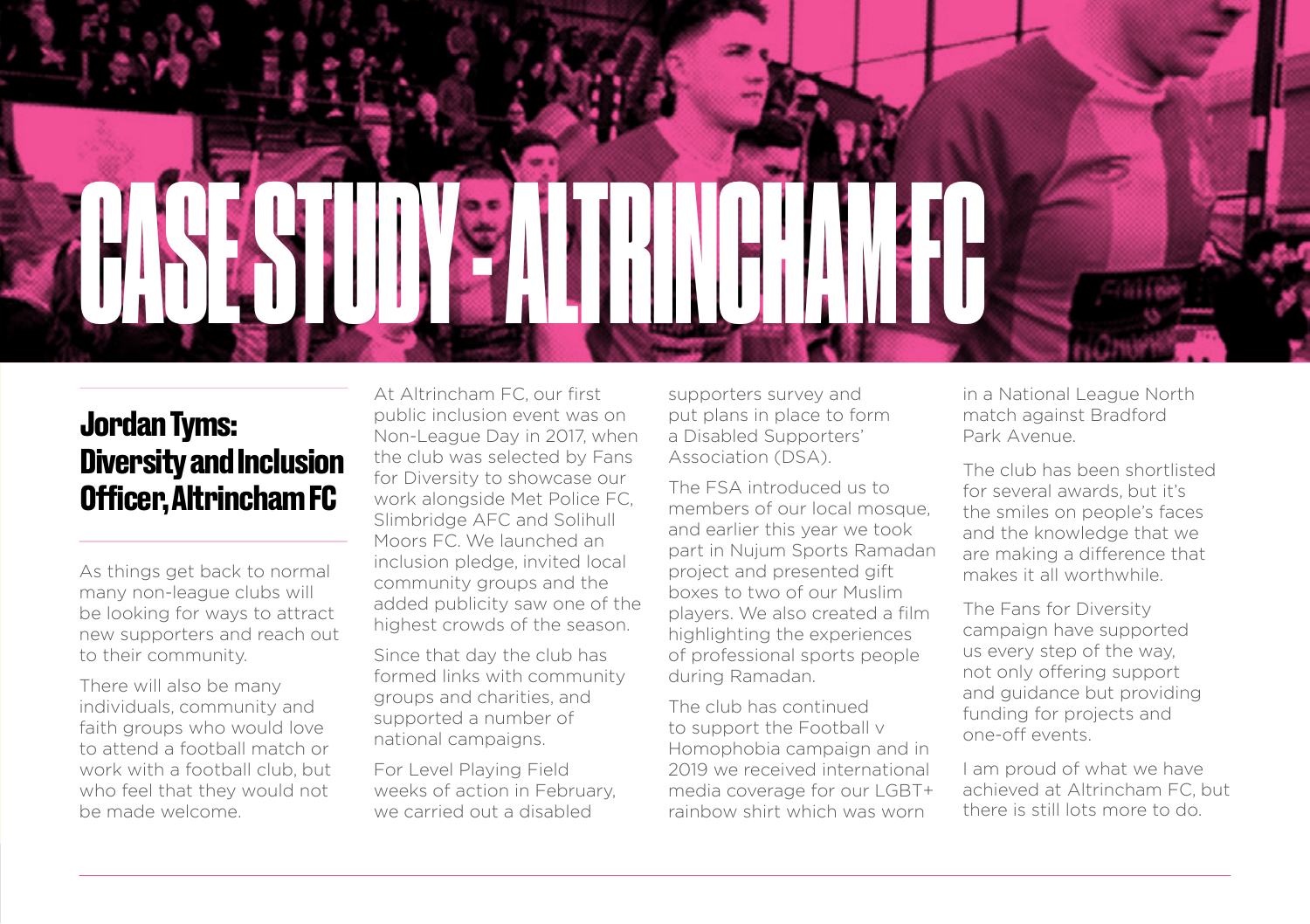DISABILITY INCLUSION

**Fans for Diversity works with leading disability charity Level Playing Field to help non-league clubs improve access and facilities for disabled fans. The project is supported by both the National League and the Northern Premier League.**

Our disability access campaign aims to make football more accessible and offers support and guidance to clubs. We help develop your engagement with disabled fans and the community in order to improve the matchday experience for disabled supporters.

**Nearly 14 million people or 21% of the population in the UK has a disability and yet 50% of disabled people have never attended a live entertainment or sports event.**

Our aim is to bring people together to make a positive change for all disabled supporters by raising awareness, talking, and sharing good ideas. The accessibility campaign looks to spread existing ideas and good practice, and we will help any club or supporter that wishes to improve accessibility at their ground.

Improved facilities can attract grant funding, and generate additional attendance.

Improving access is not just about large capital projects like installing ramps and electric wheelchair lifts.

Our campaign includes a voluntary Disabled Charter for clubs to adopt, a selfassessment and a plan of action bespoke to each club.

There are a number of low cost and no cost ways to make your club accessible to disabled people. Signing up to this charter and working with LPF and the FSA can be a good step in making improvements and enhancing your club's reputation.

If your fan group or club wants to know more about disability inclusion then contact us:

### **andy.walsh@thefsa.org.uk** or **@WeAreTheFSA**

Fan reps sit on the FA's Alliance and Leagues Committee, the FA's senior committee for Non League, and we are working with the FA to improve diversity in the National League system.

The FA has developed a Football Leadership & Diversity Code for Non-League, which can be found at:

**bit.ly/FLDCNonLeague**